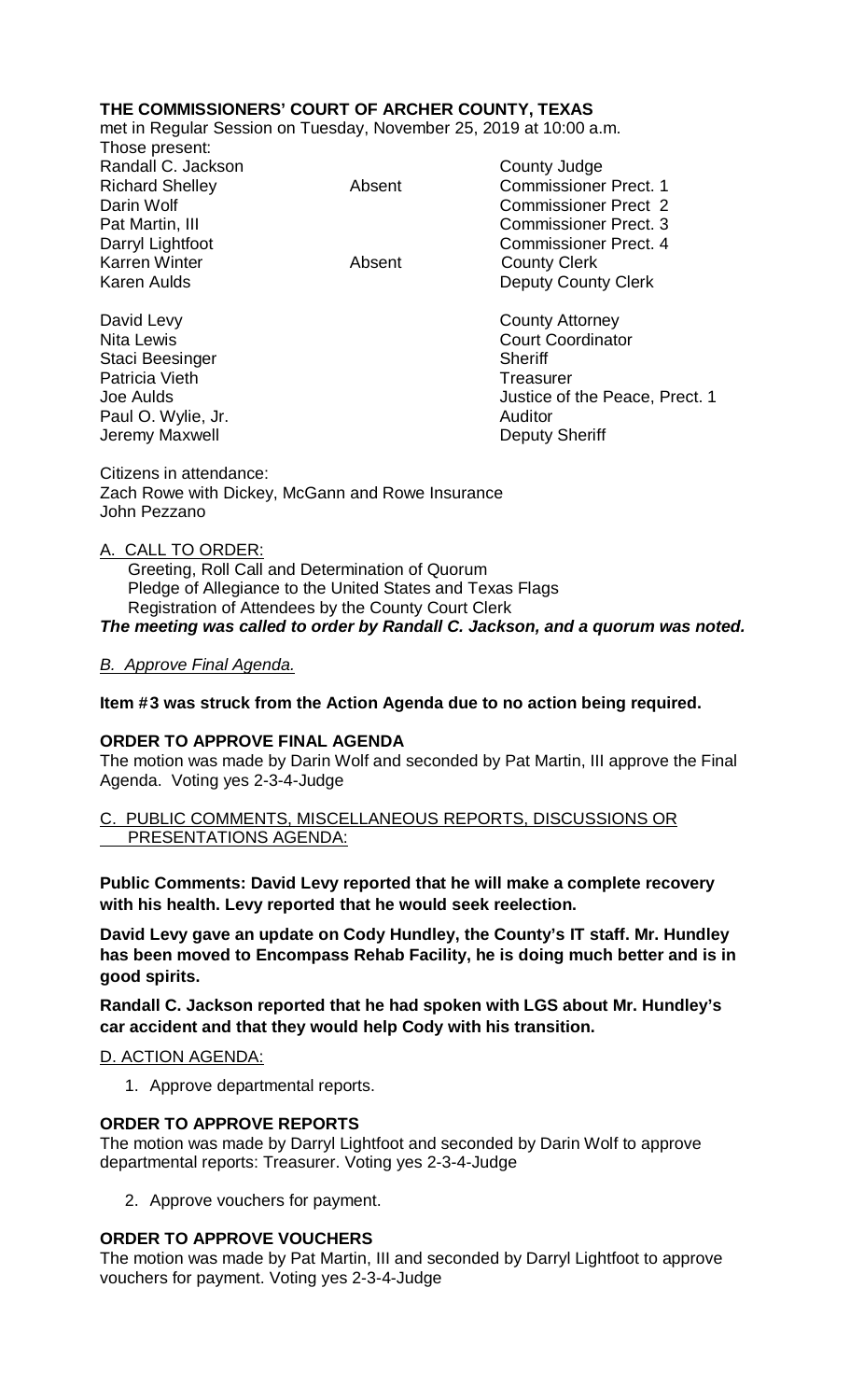- 3. Approve line item transfers. **Removed.**
- 4. Approve Education Certificates.

### **ORDER APPROVING CERTIFICATES**

The motion was made by Darin Wolf and seconded by Pat Martin, III to approve education certificates: **Kristi Malone; Christie Mooney; David Levy; Dawn Vieth**. Voting yes 2-3-4-Judge

5. Approve Publisher's Certificates.

#### **ORDER APPROVING CERTIFICATES**

The motion was made by Darryl Lightfoot and seconded by Pat Martin, III to approve publisher's certificates. Voting yes 2-3-4-Judge

**6.** Discuss and/or take action on the *Property & Casualty Insurance.* (Zach Rowe). **Zach Rowe with Dickey, McGann & Rowe Insurance presented Property & Casualty Insurance package to the Court. Randall C. Jackson asked about firefighter liability and how much would that increase be to the insurance package. Rowe stated that the liability was with the municipality. Darin Wolf asked about the old jail insurance cost. Rowe will print a report on individual buildings in each precinct and provide to the Commissioners.**

### **ORDER APROVING INSURANCE**

The motion was made by Pat Martin, III and seconded by Darryl Lightfoot to approve Property & Casualty Insurance with Dickey, McGann & Rowe Insurance in the amount of approximately \$91,600.00. Voting yes Judge 2-3-4-Judge

**7.** Discuss and/or take action on Retiree's medical coverage. **Darryl Lightfoot presented handouts from TAC and discussed all three packages. The Court discussed each package. Randall C. Jackson read the requirements that were passed from a previous commissioner court meeting.** 

#### **Package 1**

Medicare Advantage Plan 1 \$450.35 Or Senior Supplement Plan F \$253.44<br>Rx Drug Plan Option 1 \$252.91 Rx Drug Plan Option 1 \$506.35 **Package 2** Medicare Advantage Plan 2 \$226.87 Or Senior Supplement Plan K \$149.10 Rx Drug Plan Option  $2$  \$95.62 \$244.72 **Package 3** Medicare Advantage Plan 2 \$226.87 Or Senior Supplement Plan F-1 \$235.42 Rx Drug Plan Option 1-A \$238.49 \$473.91

### **ORDER APPROVING RETIREE COVERAGE**

The motion was made by Darryl Lightfoot and seconded by Darin Wolf to approve Retiree's medical coverage package #2. The County will pay up to \$250.00 towards the Silver Program. Employee must have 20 years' service with Archer County, 65 years of age and continued to carry the County Insurance. Voting yes 2-4-Judge; No 3

## **ORDER TO REDUCE YEARS SERVICE FOR RETIREE COVERAGE**